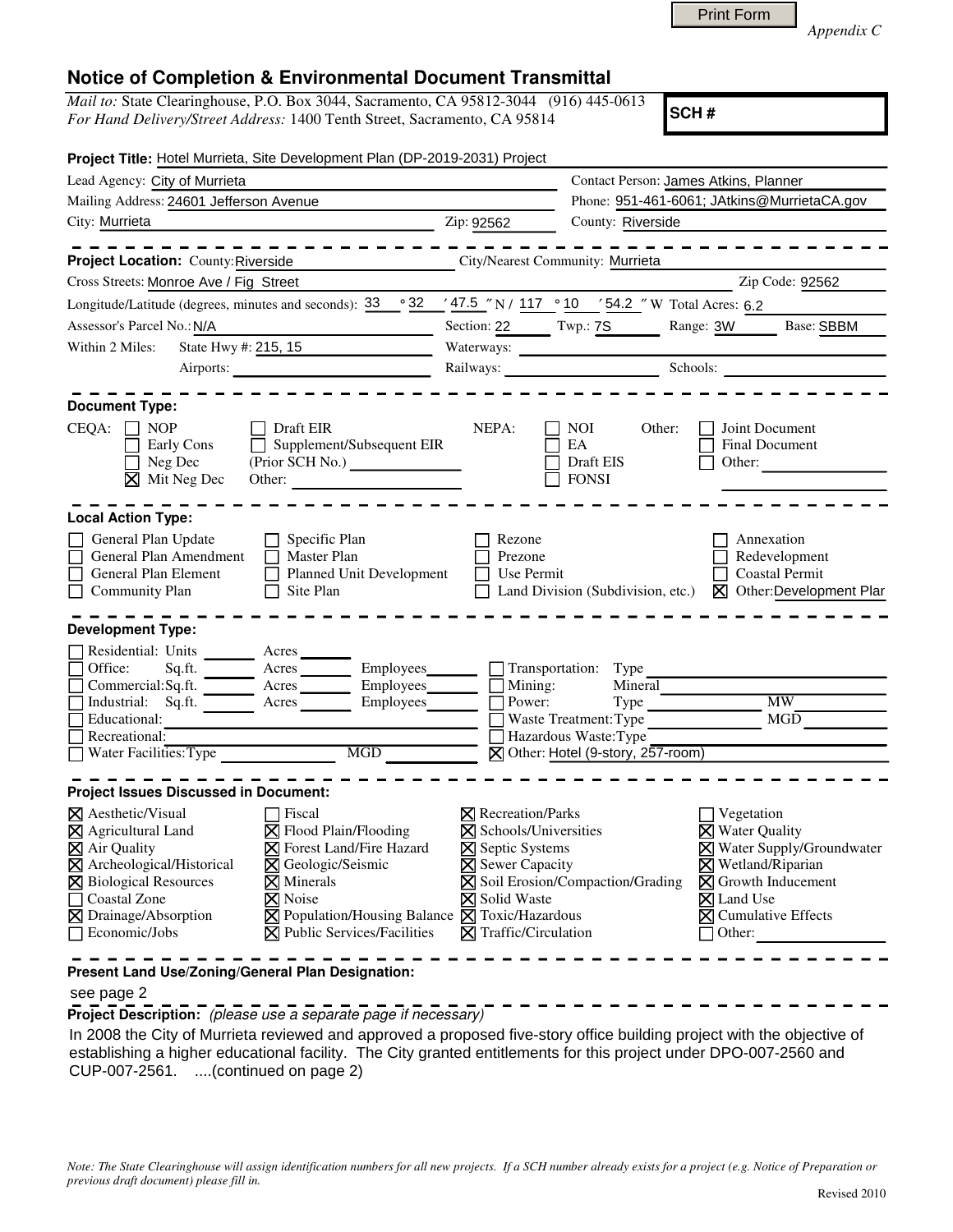# **Notice of Completion, page 2**

### **Present Land Use / Zoning / General Plan Designation:**

General Plan Designation Existing: Office Research Park (ORP)

Zoning

Existing: Office Research Park (ORP) Proposed: No change in zone classification proposed

#### **Project Description:**

…. These entitlements have not been implemented over the past eleven years, primarily due to the national and regional recession. During this period the market has substantially changed, and the property owners have negotiated with a national hotel chain to construct a new nine-story, 257-room hotel at this location. This Initial Study will evaluate the new entitlements required to permit the hotel project (Hotel Murrieta) to be considered for approval by the City of Murrieta. The list of applications (1) Development Permits DP-2019-2031: Required to permit the proposed project improvements at the site, such as site buildings and landscaping; and to permit a comprehensive sign program and (2) Lot Line Adjustment (LLA) to modify the boundary of the two legal lots to coincide with the development plan